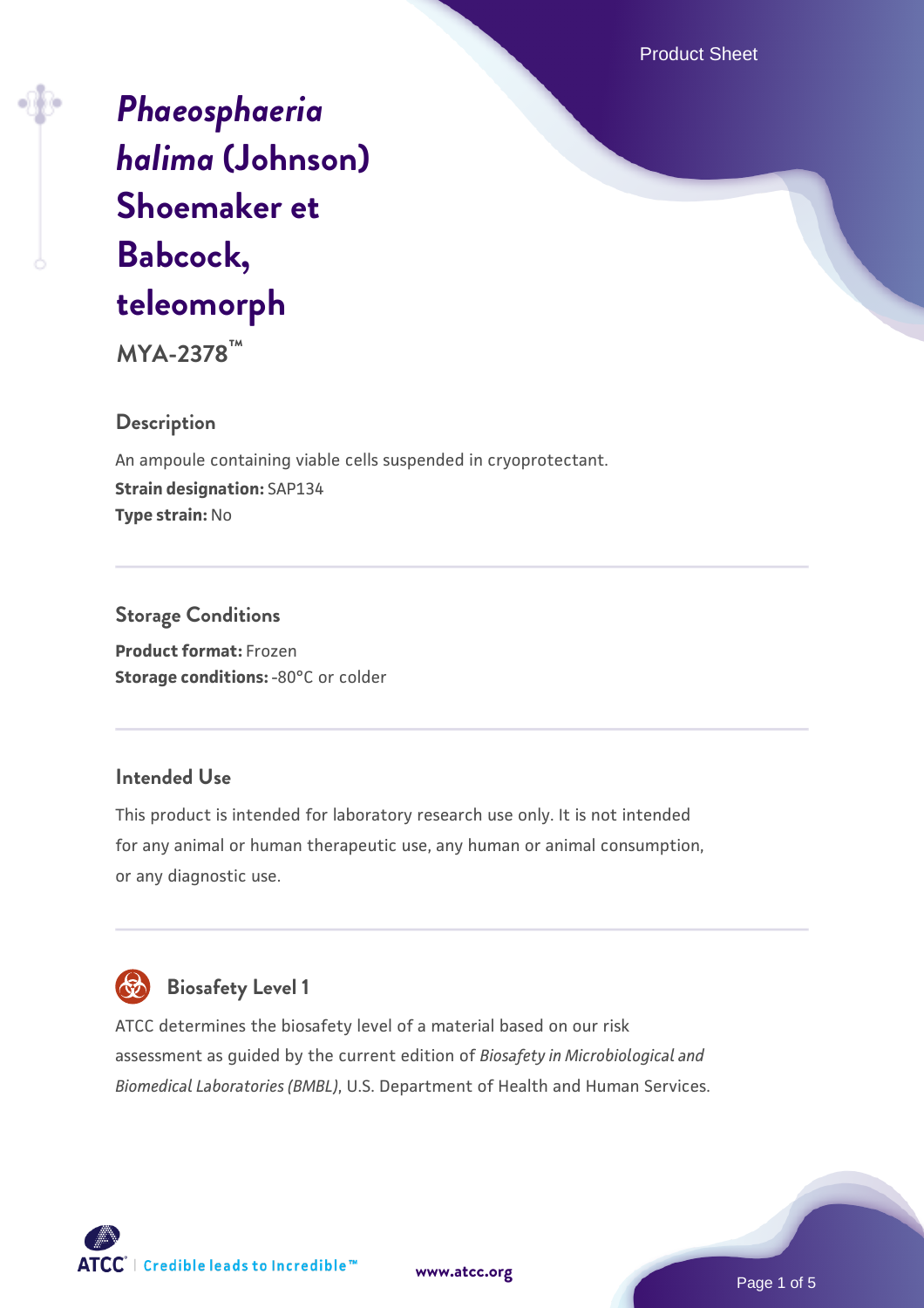#### **MYA-2378**

It is your responsibility to understand the hazards associated with the material per your organization's policies and procedures as well as any other applicable regulations as enforced by your local or national agencies.

ATCC highly recommends that appropriate personal protective equipment is always used when handling vials. For cultures that require storage in liquid nitrogen, it is important to note that some vials may leak when submersed in liquid nitrogen and will slowly fill with liquid nitrogen. Upon thawing, the conversion of the liquid nitrogen back to its gas phase may result in the vial exploding or blowing off its cap with dangerous force creating flying debris. Unless necessary, ATCC recommends that these cultures be stored in the vapor phase of liquid nitrogen rather than submersed in liquid nitrogen.

#### **Certificate of Analysis**

For batch-specific test results, refer to the applicable certificate of analysis that can be found at www.atcc.org.

#### **Growth Conditions**

**Medium:**  [ATCC Medium 2211: V8 juice agar, half-strength](https://www.atcc.org/-/media/product-assets/documents/microbial-media-formulations/2/2/1/1/atcc-medium-2211.pdf?rev=556c7dd2b94b4c8994eb3adffa660619) **Temperature:** 23°C **Incubation:** stem of Spartina alterniflora required for sporulation

#### **Handling Procedures**

**Frozen ampoules** packed in dry ice should either be thawed immediately or

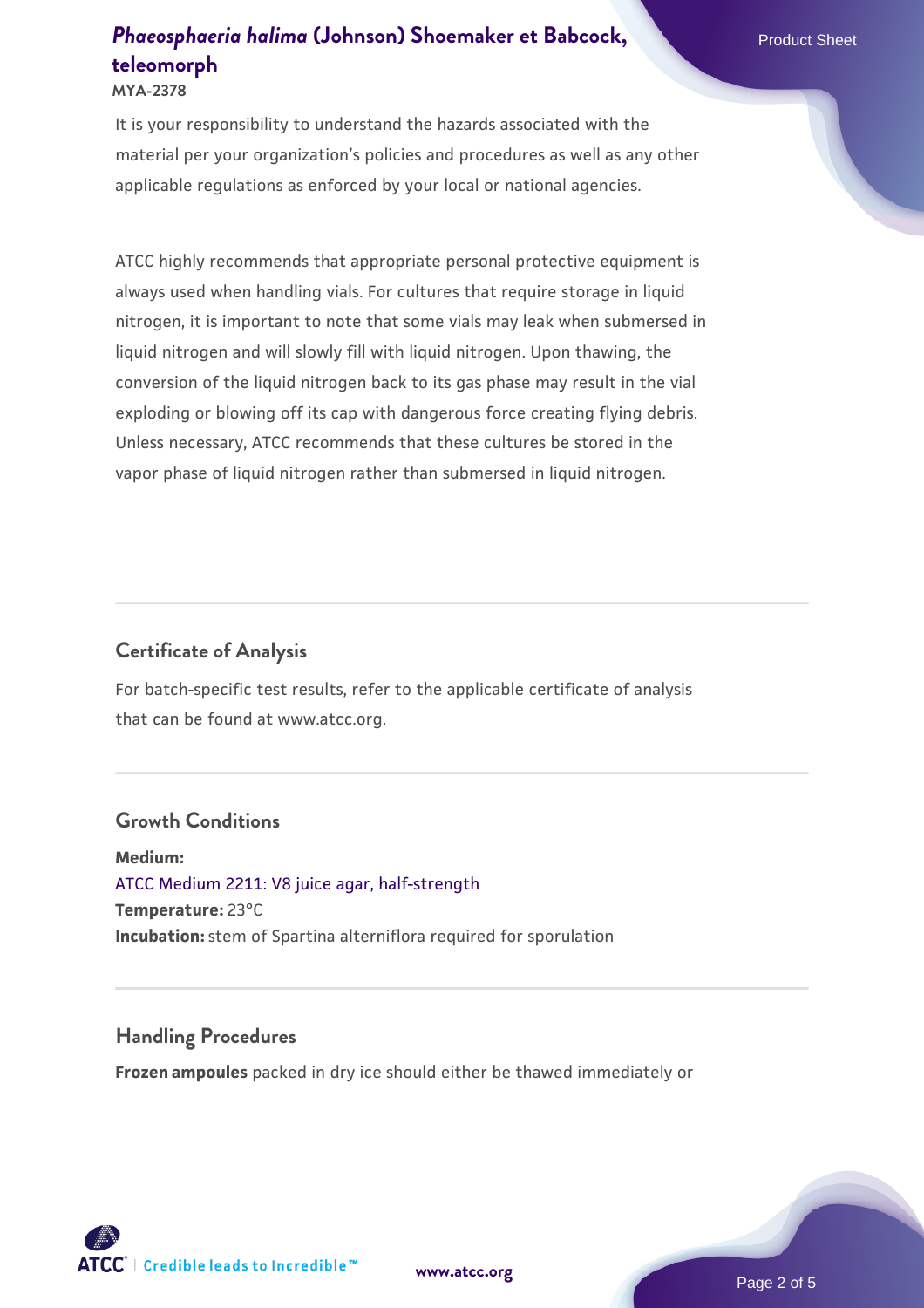#### **MYA-2378**

stored in liquid nitrogen. If liquid nitrogen storage facilities are not available, frozen ampoules may be stored at or below -70°C for approximately one week. **Do not under any circumstance store frozen ampoules at refrigerator freezer temperatures (generally -20°C)**. Storage of frozen material at this temperature will result in the death of the culture.

- 1. To thaw a frozen ampoule, place in a **25°C to 30°C** water bath, until just thawed **(approximately 5 minutes)**. Immerse the ampoule just sufficient to cover the frozen material. Do not agitate the ampoule.
- 2. Immediately after thawing, wipe down ampoule with 70% ethanol and aseptically transfer at least 50 µL (or 2-3 agar cubes) of the content onto a plate or broth with medium recommended.
- 3. Incubate the inoculum/strain at the temperature and conditions recommended.
- 4. Inspect for growth of the inoculum/strain regularly for up to 4 weeks. The time necessary for significant growth will vary from strain to strain.

## **Material Citation**

If use of this material results in a scientific publication, please cite the material in the following manner: *Phaeosphaeria halima* (Johnson) Shoemaker et Babcock, teleomorph (ATCC MYA-2378)

## **References**

References and other information relating to this material are available at www.atcc.org.

#### **Warranty**

The product is provided 'AS IS' and the viability of ATCC® products is warranted for 30 days from the date of shipment, provided that the customer has stored and handled the product according to the information

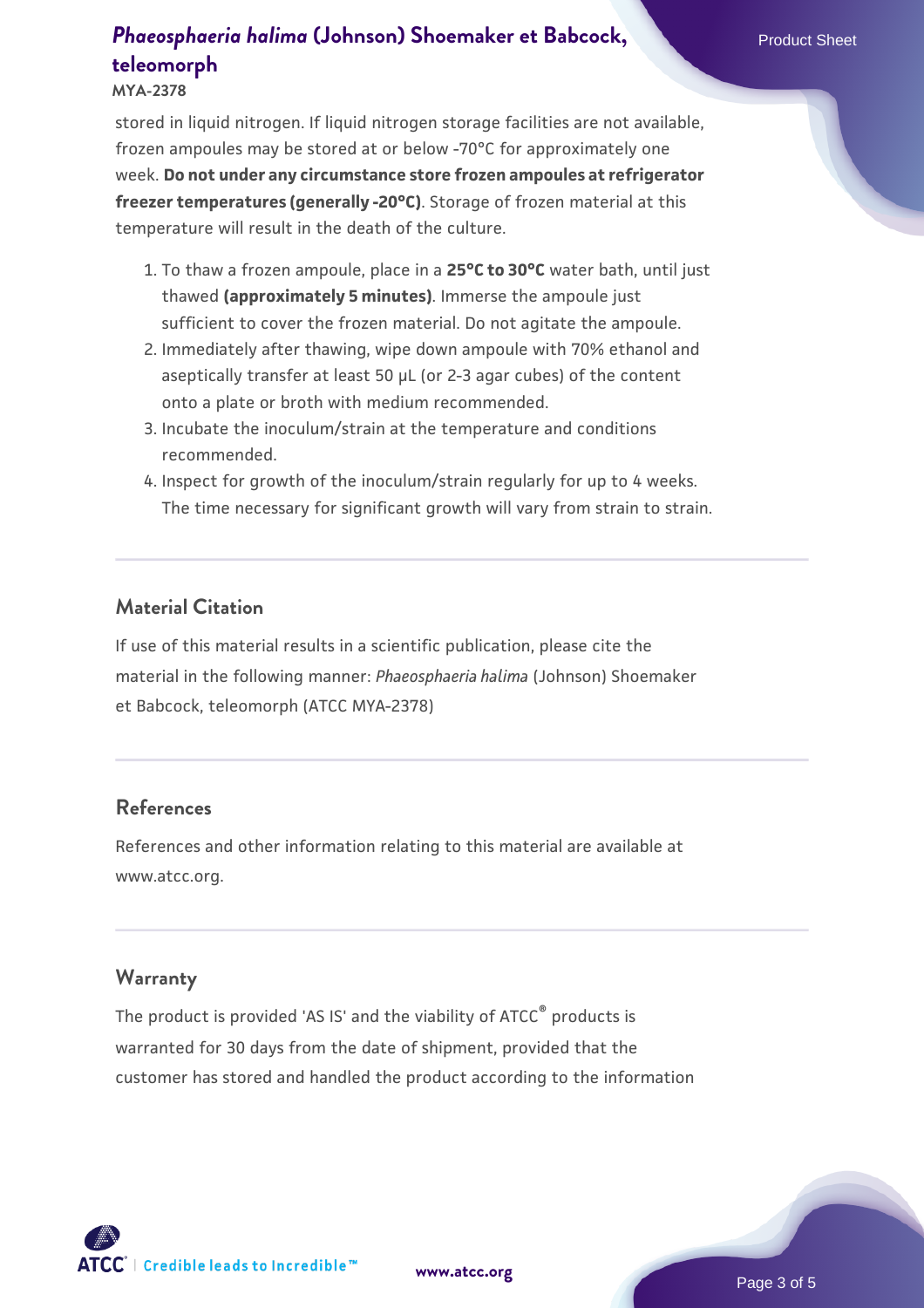#### **MYA-2378**

included on the product information sheet, website, and Certificate of Analysis. For living cultures, ATCC lists the media formulation and reagents that have been found to be effective for the product. While other unspecified media and reagents may also produce satisfactory results, a change in the ATCC and/or depositor-recommended protocols may affect the recovery, growth, and/or function of the product. If an alternative medium formulation or reagent is used, the ATCC warranty for viability is no longer valid. Except as expressly set forth herein, no other warranties of any kind are provided, express or implied, including, but not limited to, any implied warranties of merchantability, fitness for a particular purpose, manufacture according to cGMP standards, typicality, safety, accuracy, and/or noninfringement.

#### **Disclaimers**

This product is intended for laboratory research use only. It is not intended for any animal or human therapeutic use, any human or animal consumption, or any diagnostic use. Any proposed commercial use is prohibited without a license from ATCC.

While ATCC uses reasonable efforts to include accurate and up-to-date information on this product sheet, ATCC makes no warranties or representations as to its accuracy. Citations from scientific literature and patents are provided for informational purposes only. ATCC does not warrant that such information has been confirmed to be accurate or complete and the customer bears the sole responsibility of confirming the accuracy and completeness of any such information.

This product is sent on the condition that the customer is responsible for and assumes all risk and responsibility in connection with the receipt, handling, storage, disposal, and use of the ATCC product including without limitation taking all appropriate safety and handling precautions to minimize health or environmental risk. As a condition of receiving the material, the customer agrees that any activity undertaken with the ATCC product and any progeny or modifications will be conducted in compliance with all applicable laws,